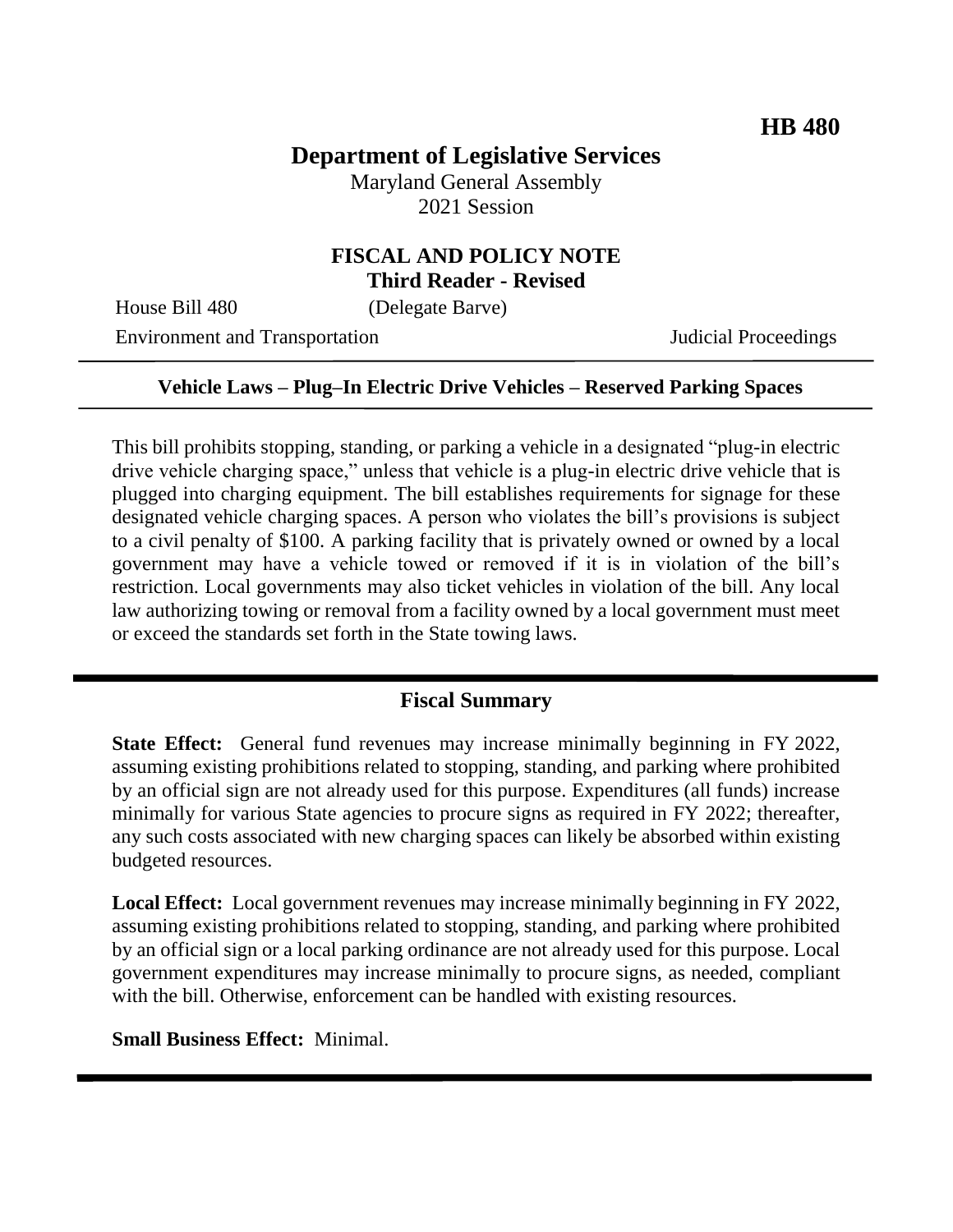## **Analysis**

**Bill Summary:** The bill defines "plug-in electric drive vehicle" as a motor vehicle (1) that is made by a manufacturer; (2) that is propelled to a significant extent by an electric motor that draws electricity from a battery that can be recharged from an external source of electricity; (3) for which the external source of electricity is unable to be connected to the motor vehicle while the motor vehicle is in motion; and (4) that is properly registered. A "plug-in electric drive vehicle charging space" is defined as a parking space that provides access to charging equipment that transfers electrical energy to a plug-in electric drive vehicle.

The bill requires a publicly accessible plug-in electric drive vehicle charging space to be designated by a sign that meets certain requirements if the charging space was funded, in whole or in part, by (1) any State funds, including funds from the Strategic Energy Investment Fund or (2) money collected from electric utility ratepayers. A sign designating a plug-in electric drive charging space must:

- indicate that the charging space is only for electric vehicle charging;
- include any day or time restrictions;
- state the maximum fine that may be incurred for a violation; and
- be consistent with current State Highway Administration design and placement specifications.

The bill also establishes that a plug-in electric drive vehicle charging space must be counted as part of the overall number of parking spaces in a parking lot for the purpose of complying with any zoning or parking laws intended to meet requirements for commercial and industrial uses under the Americans with Disabilities Act.

**Current Law:** The Maryland Vehicle Law governs the stopping, standing, and parking of vehicles, with various restrictions applicable under certain circumstances or within certain jurisdictions. A local authority, in the reasonable exercise of its police power, may also regulate or prohibit the stopping, standing, or parking of vehicles on highways within its jurisdiction. Generally, a violation of the Maryland Vehicle Law is a misdemeanor that carries a fine of up to \$500. The amount of the prepaid fine for a violation of most provisions regulating stopping, standing, or parking is generally \$50, \$60, or \$70, depending on the specific violation.